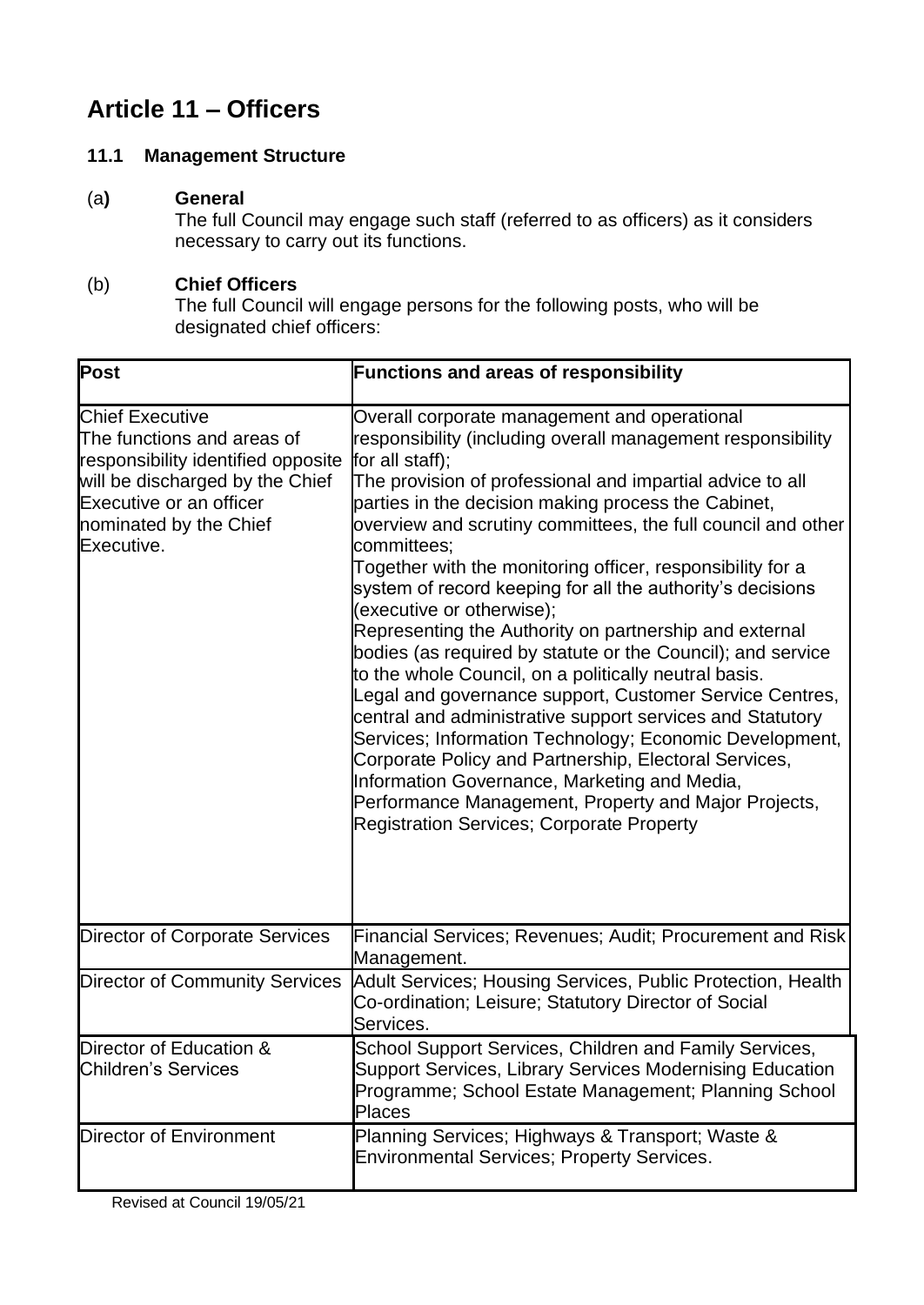# (c) **Chief Executive, Monitoring Officer and Chief Financial Officer**

The Council will designate the following posts as shown.

| <b>Post</b>                    | Designation                                 |
|--------------------------------|---------------------------------------------|
| <b>Chief Executive</b>         | <b>Chief Executive</b>                      |
| Head of Administration and Law | <b>Monitoring Officer</b>                   |
| Director of Corporate Services | Chief Finance Officer / Section 151 Officer |

Such posts will have the functions described in Articles 11.2–11.4 below.

#### (d) **Structure**.

The Chief Executive will determine and publicise a description of the overall departmental structure of the Council showing the management structure and deployment of officers. This is set out at Part 7 of this Constitution.

# **11.2 Functions of the Chief Executive**

#### (a) **Discharge of Functions by the Council**.

The Chief Executive will report to full Council on the manner in which the discharge of the Council's functions is co-ordinated, the number and grade of officers required for the discharge of functions and the organisation of officers.

#### (b) **Restrictions on Functions.**

The Chief Executive may not be the Monitoring Officer but may hold the post of Chief Finance Officer if a qualified accountant.

# **11.3 Functions of the Monitoring Officer**

#### (a) **Maintaining the Constitution**

The monitoring officer will maintain an up-to-date version of the Constitution and will ensure that it is widely available for consultation by members, staff and the public.

#### (b) **Ensuring Lawfulness and Fairness of Decision Making**

After consulting with the Chief Executive and Chief Finance Officer, the Monitoring Officer will report to the full Council or to the Executive Board in relation to an executive function if he or she considers that any proposal, decision or omission would give rise to unlawfulness or if any decision or omission has given rise to maladministration. Such a report will have the effect of stopping the proposal or decision being implemented until the report has been considered.

#### (c) **Supporting the Standards Committee**

The Monitoring Officer will contribute to the promotion and maintenance of high standards of conduct through provision of support to the Standards Committee.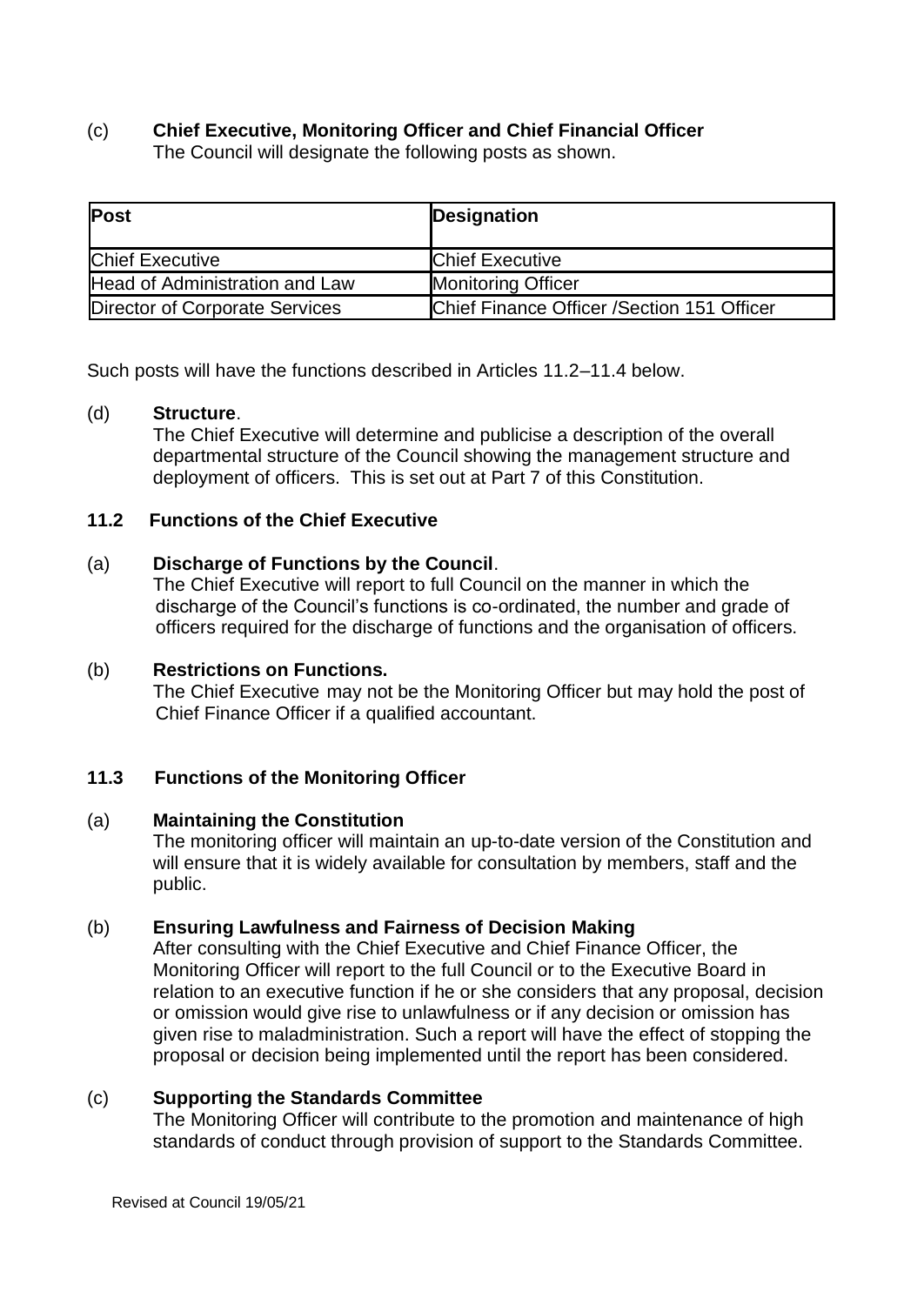#### (d) **Receiving Reports**

The Monitoring Officer will receive and act on reports made by the Ombudsman and decisions of the case tribunals.

#### (e) **Conducting Investigations**

The Monitoring Officer will conduct investigations into matters referred by the Ombudsman and make reports or recommendations in respect of them to the Standards Committee.

#### (f) **Proper Officer for Access to Information**

The Monitoring Officer will ensure that Cabinet decisions, together with the reasons for those decisions and relevant officer reports and background papers are made publicly available as soon as possible.

#### (g) **Advising Whether Decisions of the Cabinet are Within the Budget and Policy Framework**

The Monitoring Officer will advise whether decisions of the Cabinet are in accordance with the budget and policy framework.

#### (h) **Providing Advice**

The Monitoring Officer will provide advice on the scope of powers and authority to take decisions, maladministration, probity and budget and policy framework issues to all councillors.

#### (i) **Restrictions on Posts**

The Monitoring Officer cannot be the Chief Finance Officer or the Chief Executive.

# **11.4 Functions of the Chief Finance Officer**

#### (a) **Ensuring Lawfulness and Financial Prudence of Decision Making**.

After consulting with the Chief Executive and the Monitoring Officer, the Chief Finance Officer will report to the full Council or to the Cabinet in relation to a Cabinet function and the Council's external auditor if he or she considers that any proposal, decision or course of action will involve incurring unlawful expenditure, or is unlawful and is likely to cause a loss or deficiency or if the Council is about to enter an item of account unlawfully.

#### (b) **Administration of Financial Affairs**

The Chief Finance Officer will have responsibility for the administration of the financial affairs of the Council.

# (c) **Contributing to Corporate Management**

The Chief Finance Officer will contribute to the corporate management of the Council, in particular through the provision of professional financial advice.

#### (d) **Give Financial Information**

The Chief Finance Officer will provide financial information to the media, members of the public and the community.